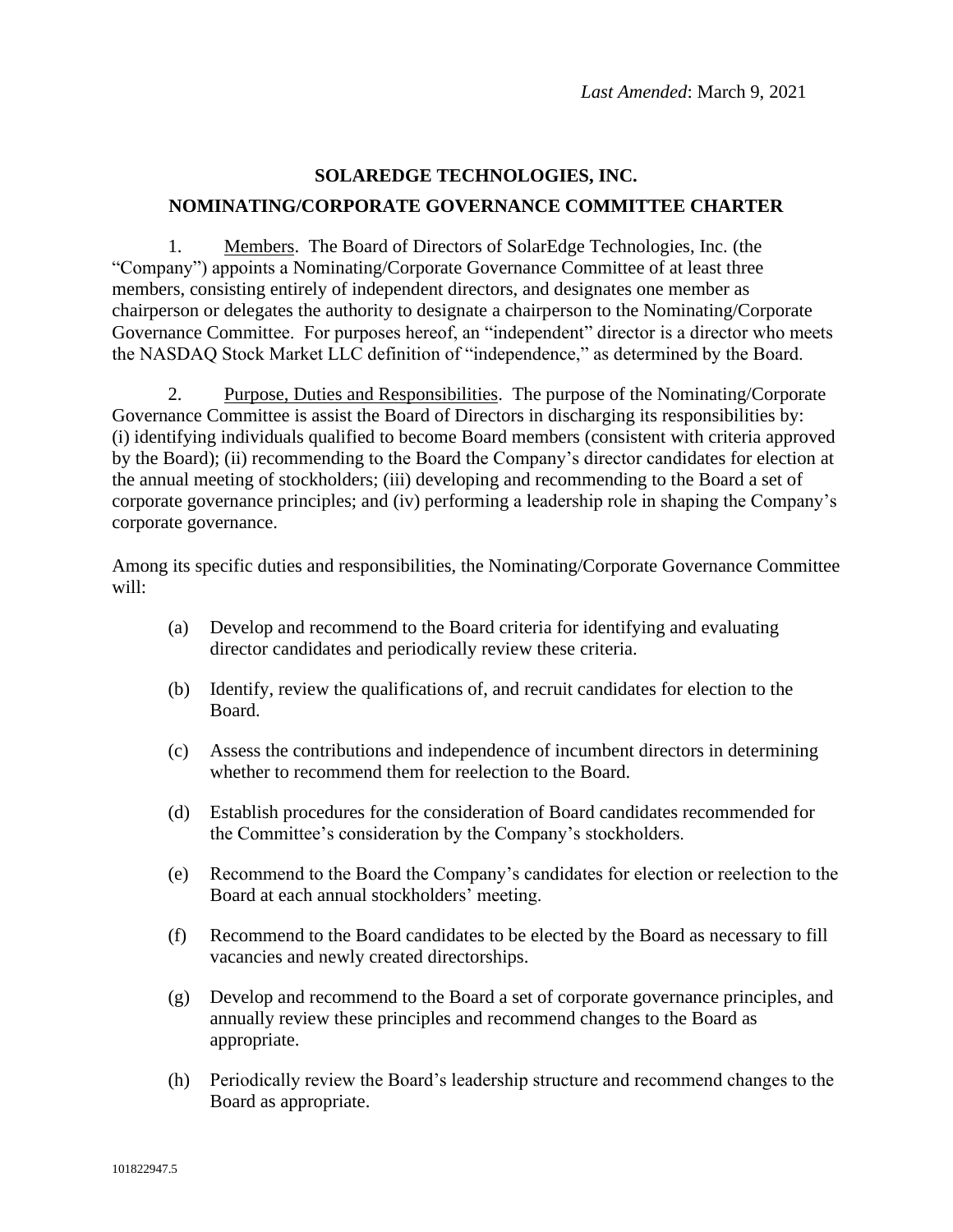- (i) Make recommendations to the Board concerning the size, structure, composition and functioning of the Board and its committees.
- (j) Recommend committee members and chairpersons to the Board for appointment and consider periodically rotating directors among the committees.
- (k) Approve directorships at other for-profit organizations offered to directors and executive officers of the Company.
- (l) Review and assess the channels through which the Board receives information, and the quality and timeliness of information received.
- (m) Annually review the compensation of directors for service on the Board and its committees and recommend changes in compensation to the Board as appropriate.
- (n) At least annually, assess whether the work of compensation consultants involved in determining or recommending director compensation has raised any conflict of interest that is required to be disclosed in the Company's annual report and proxy statement.
- (o) Oversee succession planning for positions held by executive officers, including the CEO, and review succession planning and management development at least annually with the Board, including recommendations and evaluations of potential successors to fill these positions.
- (p) Oversee the orientation process for new directors and ongoing education for directors.
- (q) Oversee the evaluation of the Board and its committees
- (r) Annually evaluate the performance of the Nominating/Corporate Governance Committee and the adequacy of the Committee's charter and recommend changes to the Board as appropriate
- (s) Oversee and make recommendations to the Board regarding sustainability matters relevant to the Company's business, including Company policies, activities and opportunities.

3. Outside advisers. The Nominating/Corporate Governance Committee will have the authority to retain such outside counsel, experts, and other advisers as it determines appropriate to assist it in the full performance of its functions, including any search firm used to identify director candidates, and to approve the fees and other retention terms of any advisers retained by the Committee.

4. Meetings. The Nominating/Corporate Governance Committee will meet as often as may be deemed necessary or appropriate, in its judgment, either in person or telephonically,